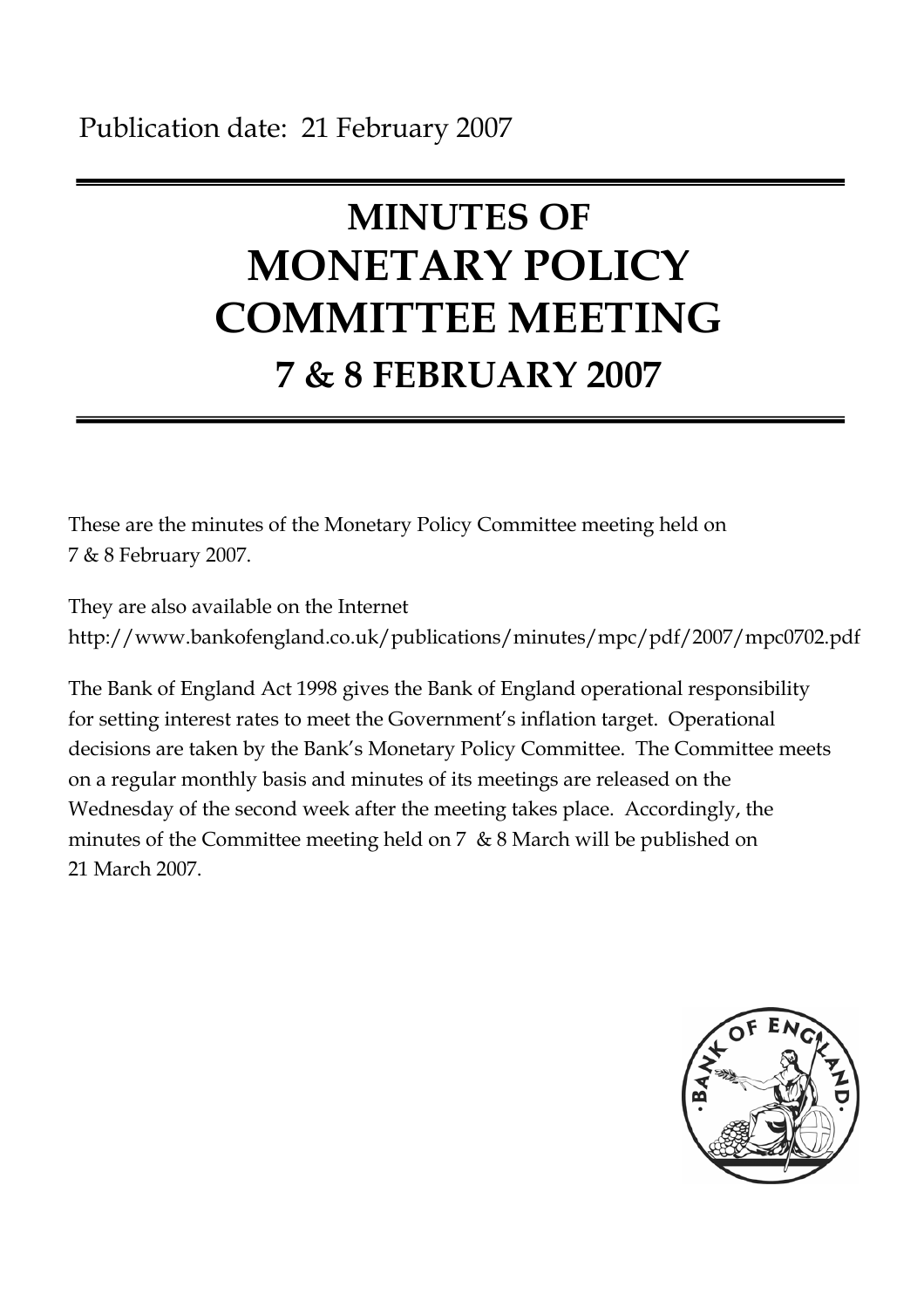# **MINUTES OF THE MONETARY POLICY COMMITTEE MEETING HELD ON 7-8 FEBRUARY 2007**

1 Before turning to its immediate policy decision, and against the background of its latest projections for output and inflation, the Committee discussed financial market developments; the international economy; money, credit, demand and output; and costs and prices.

## **Financial markets**

2 The main development in UK financial markets this month had been the reaction to the January increase in Bank Rate. Most commentators had been surprised by the timing of the interest rate decision, but had expected a rate rise in February. Interest rates implied by short-sterling contracts had risen, and had continued to edge up over the month to end the period around 20-25 basis points higher. Financial markets did not expect a further rate rise this month, but another rise had been fully priced in by May, and there was a significant probability of a further rise in the summer. The views of economists, as reflected in the average probabilities of future interest rates as revealed by the Reuters poll, had seemed consistent with this.

3 There was considerable uncertainty in the financial markets about the near-term path for interest rates, with a noticeable pickup in three-month implied volatility. There was approximately a 30% probability attached to an interest rate increase this month by respondents to the Reuters poll. Interest rates had also risen further along the yield curve.

4 There had also been approximately a 10 basis point rise in short-term interest rate expectations in the United States, probably reflecting a batch of stronger data and speeches by members of the FOMC. Longer-term nominal forward interest rates had moved up internationally over the past month. There had been no obvious news that might have altered perceptions of the long-term global saving-investment balance or of a marked change in global liquidity.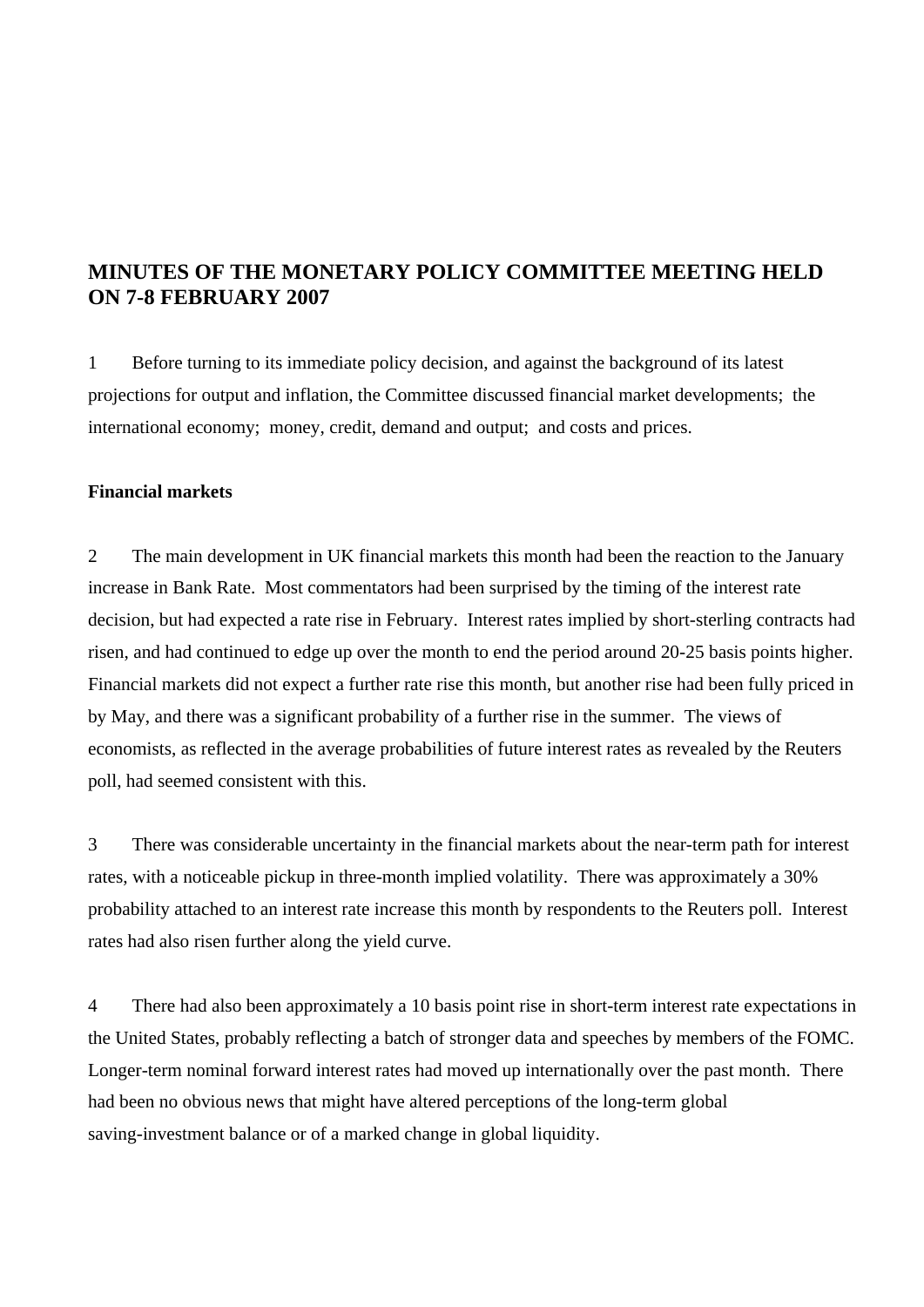5 The sterling effective exchange rate index had risen by around 1½% over the past month, and in both nominal and real terms was at its highest level since the early 1980s. Relative interest rate differentials were able to account for a significant proportion of the appreciation since the trough in April of last year. The rise in the sterling exchange rate tended to support the observation that longterm inflation expectations in the financial markets had remained well anchored.

6 The major equity indices had risen again on the month. The rise in equity prices in the United Kingdom had occurred despite the rise in UK market interest rates.

#### **The international economy**

7 In the euro area, business surveys pointed to growth recovering to an above-trend rate in Q4, though the weaker industrial production data pointed to some downside risks. The manufacturing purchasing managers' index (PMI) had fallen for the third successive month in January, but the services index had strengthened. German retail sales had risen strongly in December. The latest information pointed to a muted impact on German growth in the first quarter from the January VAT increase. Euro-area inflation had remained unchanged in December.

8 In the United States, GDP had been estimated to have grown by 0.9% in the fourth quarter. The non-manufacturing Institute for Supply Management index had risen in January, though the manufacturing index had fallen and was pointing to a contraction of output in that sector. Consumption growth had remained strong, supported by healthy nominal labour income growth in the fourth quarter. The January estimate of growth in non-farm payrolls had been weaker than market participants expected, but there had been upward revisions to earlier data. There were signs that the decline in housing market activity might be coming to an end. But with a substantial stock of unsold houses, it seemed unlikely that residential investment would recover for a while. Headline US CPI inflation picked up sharply in December, reflecting movements in energy prices, but the core measure was steady.

9 The sharp decline in US imports in Q4 might be related to the slowdown in manufacturing activity. There had been some signs of weakness in manufacturing output and indicators in a number of countries.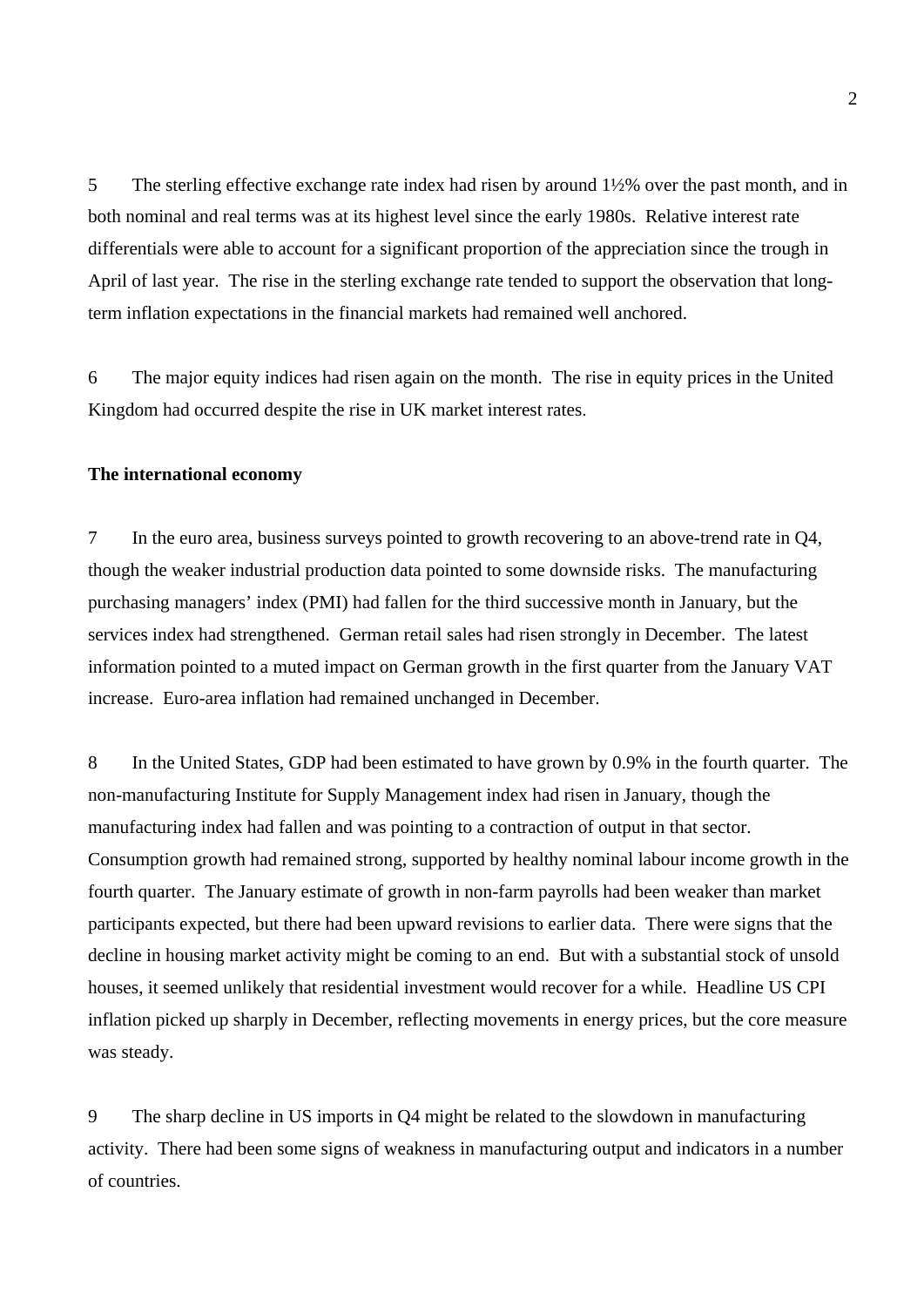10 Japan, China and the rest of Asia seemed to be growing at least as strongly as expected. So the recent international activity data taken as a whole suggested that UK-weighted world activity would continue to grow firmly this year.

11 Following a sharp fall in the previous month, the spot oil price had risen about 10% in dollar terms since the January MPC meeting*.* It seemed likely that some of the recent fluctuations had reflected short-term changes in demand following the unseasonably warm weather and then the more recent cold snap in North America and Europe.

#### **Money, credit, demand and output**

12 There had been little news in the provisional UK GDP release for 2006 Q4, which showed a slight quickening in the pace of expansion to 0.8% a quarter. Growth had picked up in services, while manufacturing output had been flat. However, the December industrial production data had been a little stronger than expected.

13 The CIPS/RBS service sector activity and new business indices had eased in January, but remained strong. In manufacturing, the CIPS/RBS indices for output and new orders had both increased on the month, despite the appreciation of sterling, and continued to point to slightly stronger activity than the official data. The CBI *Industrial Trends Survey* also showed little constraining effect from the exchange rate appreciation, though the Bank's regional Agents reported a slight change in tone among their contacts, with some increase in reports of lost export orders. Overall, the limited evidence so far suggested output growth in 2007 Q1 would be broadly in line with that recorded in 2006 Q4.

14 On the expenditure side, survey evidence continued to point to firm investment intentions, consistent with reports by the Bank's regional Agents. Retail sales had risen in December, and surveys pointed to firm annual growth in January, though because of the weakness in spending a year earlier this would be consistent with a broadly flat volume of seasonally adjusted sales on the month. The Bank's regional Agents had raised their scores for both retail sales and consumer services. There had been some deterioration in consumer confidence between the two waves of the January GfK survey, which straddled the Committee's policy meeting, and that might suggest an impact from the most recent interest rate increase. But there had been little correlation between consumer confidence and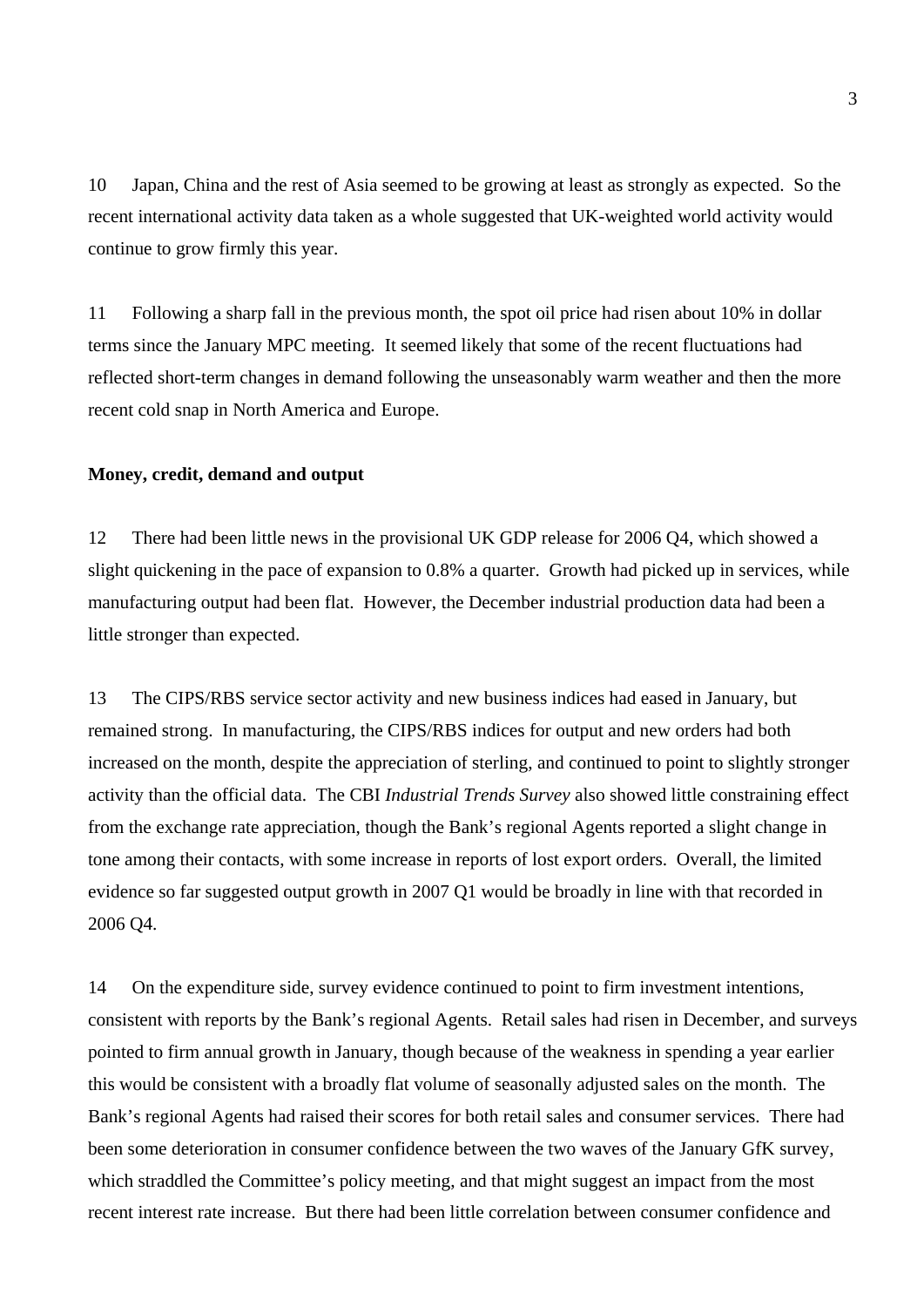consumer spending in the past, so this was not compelling evidence of slowing consumer spending growth in response to past interest rate increases. Although it was too early to be sure, there was some evidence that higher interest rates might be having an effect in the housing market, with a mixed batch of indicators recently. There had been a sharp drop in mortgage loan approvals in December, and the preview of the Royal Institution of Chartered Surveyors' (RICS) survey suggested a continuing fall in the balance on new buyer enquiries in January. In contrast, the RICS ratio of sales to stocks remained high. Even if the housing market did show signs of turning, the implications for consumption were by no means clear – there might be different correlations from those recorded in the past, depending on which factors were currently driving the housing market and household spending.

15 There were no new estimates of nominal GDP growth this month. Despite a slight easing in annual growth rates in December, broad money and credit growth remained robust. Households' M4 growth was broadly unchanged, and remained close to its average over the past five years.

## **Costs and prices**

16 The Labour Force Survey (LFS) measure of unemployment had fallen slightly in the three months to November compared with the previous three months, leaving the rate unchanged at 5.5%. A significant share of the pickup in unemployment over the past two years was accounted for by the 16- 24 age group. The employment rate had fallen slightly in the three months to November, while the inactivity rate had risen slightly. Full-time employment had contracted while part-time employment had risen. A considerable part of the rise in part-time employment over the past year had reflected a rise in those reporting that they wanted full-time work. Similarly, there had been growth in the number of temporary workers who reported they were unable to find permanent jobs, particularly in the most recent quarter. As far as the outlook for labour demand was concerned, the picture had been mixed, with some surveys weakening and some strengthening.

17 The annual rate of average earnings growth, excluding the volatile bonus component, was broadly the same in the three months to November 2006 as in the equivalent period the previous year. The three-month AEI-weighted average of private sector settlements had increased slightly through the year to stand at 3.5% in December. What evidence there was had continued to suggest a further slight increase in January. But there was relatively little information, as yet, and the early figures were subject to revision as further settlements were recorded. The Bank's regional Agents had conducted a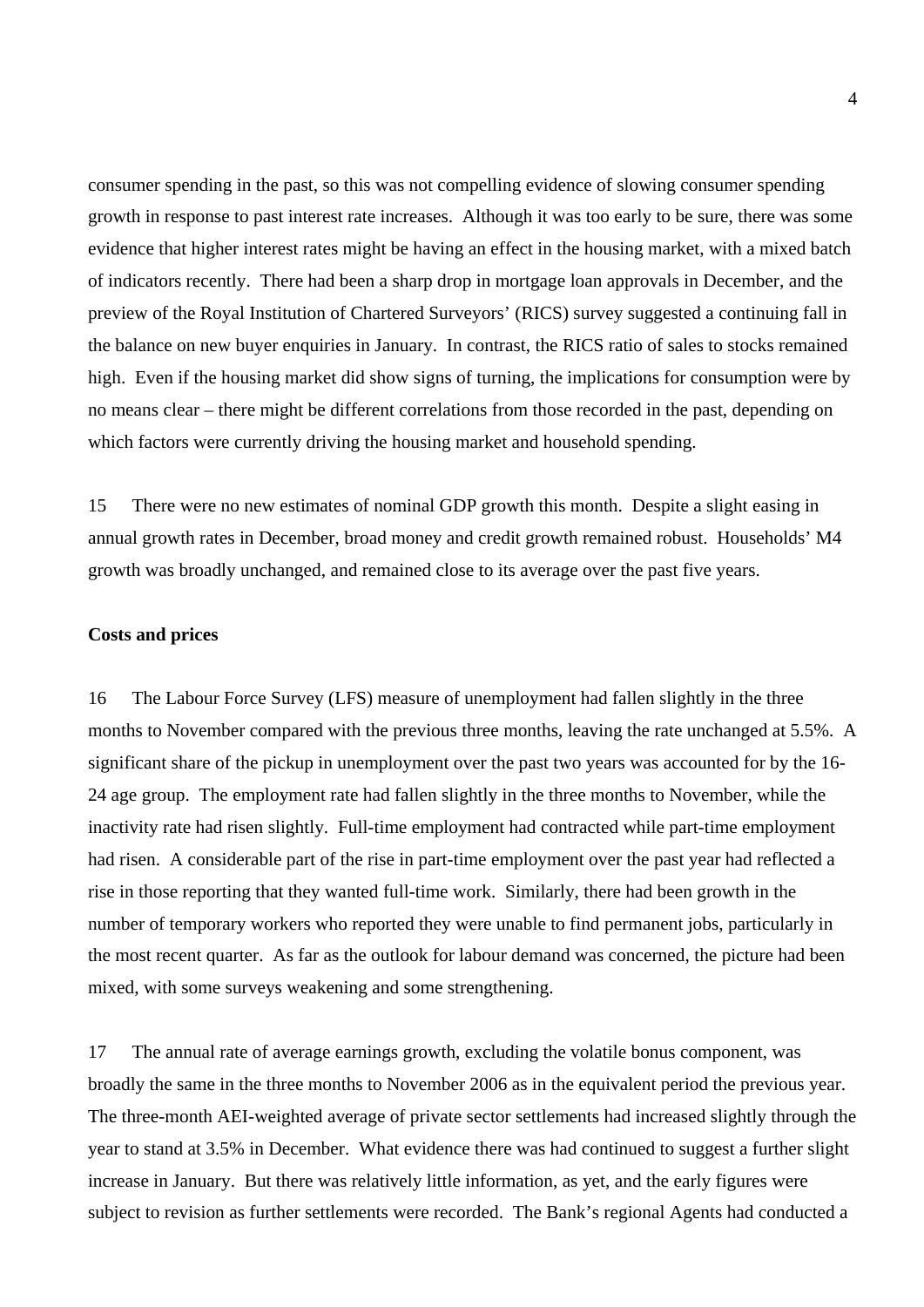special survey on pay prospects, which pointed to slightly higher pay growth this year than last, with the main drivers being the rise in RPI inflation and the need to recruit and retain staff. The feedthrough from settlements to earnings growth had not always been strong in the past.

18 Latest estimates suggested that, as of 2006 Q3, some further adjustment was still required in the real consumption wage, following the various energy, tax and import price shocks of the past few years. That could either come through nominal wage restraint or higher prices. But given the more recent falls in energy prices and import cost pressures, the total adjustment required was smaller than had been the case at the time of the November *Report*.

19 Import and producer input price inflation had continued to fall following the recent energy price falls, but producer output price inflation had risen slightly. Business surveys suggested that companies were more confident in their ability to raise prices, with the British Chambers of Commerce survey, the CBI *Industrial Trends Survey* and the CBI/Grant Thornton *Service Sector Survey* of consumer services all showing strengthening and historically high price balances.

20 CPI inflation had risen to 3.0% in December, and RPI inflation had risen to 4.4%. In line with pre-release arrangements, an advance estimate for CPI inflation of 2.7% had been provided to the Governor ahead of publication. This was weaker than had been expected, but analysis of the data would not be possible until after publication. There had also been an announcement by an energy distribution company, on the Thursday morning of the Committee's meeting, of cuts in gas and electricity retail prices. But information on the likely response of the rest of the industry, and the possibility of further price reductions in the future, was very limited. Domestic energy price reductions were likely to be quantitatively significant for the near-term outlook for inflation. For the purposes of the central projection in the February *Inflation Report*, the Committee had assumed cuts in the retail prices of gas and electricity, taken together, of around a fifth, spread evenly over the four quarters from 2007 Q2.

21 The Citigroup/YouGov measure of the public's inflation expectations had continued to pick up, and had reached 2.7% in January, with the polling occurring after the release of the December CPI data. This slight pickup broadly corroborated the most recent Bank/NOP November survey of the public's expectations, which was at the same level as in February 2006.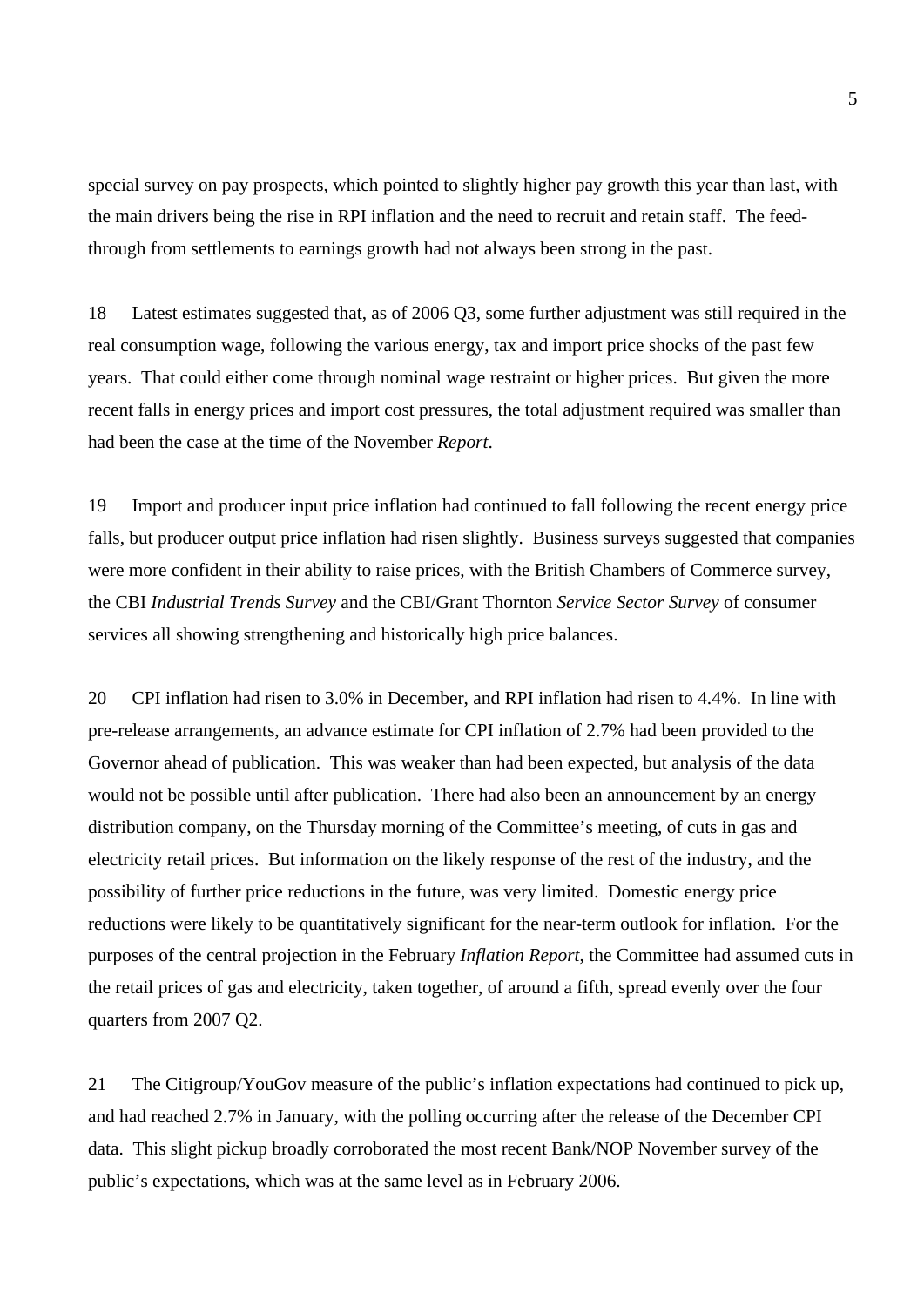# **The February GDP growth and inflation projections**

22 The Committee reached its policy decision in the light of the projections to be published in the *Inflation Report* on Wednesday 14 February.

23 Conditional on market participants' expected path for interest rates, the Committee's central projection was for UK GDP to expand at a rate close to its average over the past decade, underpinned by steady growth in household spending and buoyant business investment. Growth eased a little towards the end of the forecast period as public spending and consumption slowed. The profile was similar to that contained in the November *Report.* Overall, the risks to growth were judged to be balanced.

24 The Committee's central projection was for CPI inflation to fall back quite sharply to below the target during the first year, as the reduction in energy costs and lower import price inflation fed through into consumer prices and into business costs. But that was partly offset by higher pay growth and some rebuilding of corporate profitability. Inflation then settled around the target over the medium term. The medium-term outlook was similar to that in the November *Report*, but the nearterm volatility was more pronounced. The central projection for CPI inflation under constant interest rates was a little higher than under market rates.

25 As usual, there were substantial uncertainties surrounding these projections. These included: the behaviour of wages and prices in the face of robust demand growth but sharp falls in companies' nonwage costs; the degree of spare capacity in the economy; and the evolution of inflation expectations. As in November, there was a greater than usual uncertainty over the outlook for inflation. The additional uncertainty in the near term was associated with the path of retail gas and electricity prices, and the width of the inflation fan charts had been further enlarged to reflect this. The risks to inflation were weighted to the downside in the near term and to the upside in the medium term. There was a range of views among the Committee on both the central projection and the balance of risks, and these were discussed in the context of the immediate policy decision.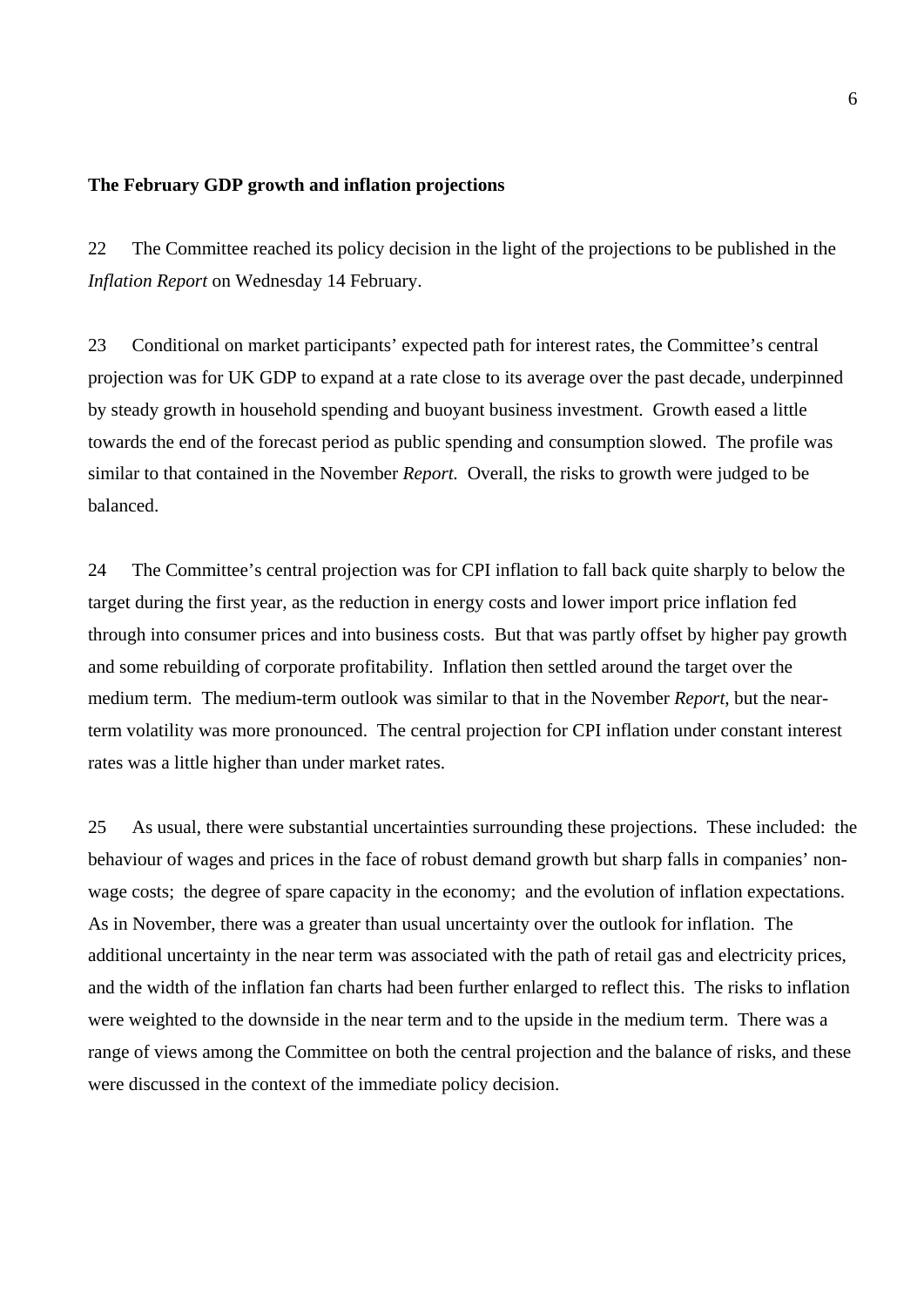#### **The immediate policy decision**

26 On the demand side of the economy, sales over the Christmas and New Year period had seemed to be robust, and the broad picture remained of consumer spending having been volatile, but with an underlying upward trend. The prospects seemed to be for growth to be a little higher than its longterm historical average in the near term, before easing back, but there were risks on both sides. On the downside, there was a risk that higher interest rates and a larger stock of debt would have a dampening effect on consumer spending. There was also a risk to consumption from the possibility of a downward adjustment to asset prices. On the upside, the decline in energy prices and possible increases in pay growth might boost take-home pay. The risks of a downturn in US activity stemming from the retrenchment in the housing market had appeared to have receded recently. Some downside risks to world output growth remained, but the immediate prospect was of another robust year, albeit slightly below the pace of the past two or three years. But the recent and prospective strength of UK business investment (which was relatively import intensive) and the appreciation of sterling suggested that the prospects for net trade might be a little weaker than at the time of the November *Report*.

27 Overall, the near-term prospects for GDP growth did not appear to have changed greatly this month. UK GDP growth had picked up slightly in Q4. Based on the available evidence for output, firm growth was also likely for the first quarter, and the central projection was for it to remain close to its average rate over the past decade.

28 Most members thought that the margin of spare capacity within businesses was limited, and the prospect was of a slight tightening in the labour market as demand for labour started to outstrip supply over the forecast period. There had been little movement in pay settlements in recent months. The evidence for January 2007 was still far from clear, although the Agents' survey pointed to the possibility of a modest pickup during this year. Earnings growth had remained stable. The fallback in non-wage costs might reduce the need for firms to put downward pressure on real take-home pay. That would be consistent with only a limited pickup in nominal pay growth. But there were significant risks in both directions. One member thought that the degree of spare capacity in the labour market was larger than in the central case, and would continue to depress real wages.

29 The latest survey evidence was consistent with some pickup in the public's short-term inflation expectations. This might reflect the rise in actual inflation over the past year, particularly of frequently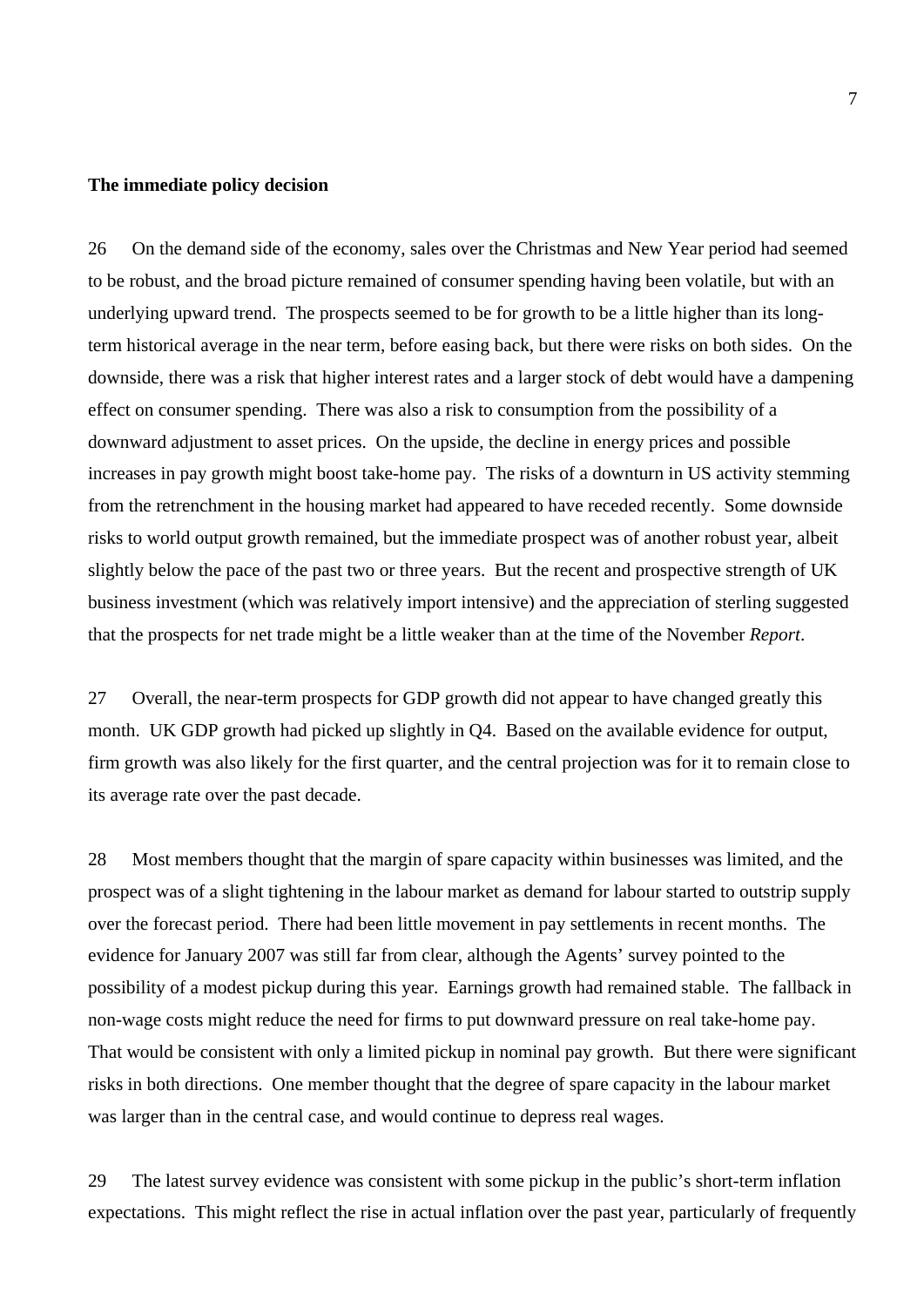purchased items, and hence might reverse if inflation fell towards the target. But, given the size of the increase in inflation, it was also possible that expectations would take time to return to target.

30 Business surveys and reports from the Bank's regional Agents pointed to some pickup in firms' expectations about their ability to raise prices. It was possible that they might be able to push through larger price increases than assumed in the central case, but continued competitive pressures might prevent this.

31 The recent outturns for inflation had been volatile, as shown by the data in recent months, and increased the uncertainty over the near-term profile for CPI inflation. There was particular uncertainty about the path of retail gas and electricity prices, and the corresponding adjustment of non-energy costs and prices. Changes in the prices of gas and electricity had a material impact on the recent and prospective near-term profile of CPI inflation. Some members placed considerable weight on the downside risks to inflation in the near term. But some members also continued to put weight on the fast pace of growth of money and credit and the buoyancy of asset prices, which represented an upside risk to nominal spending and inflation in the medium term.

32 The market expectation was for at least one more increase in Bank Rate. The rise in market interest rates since the November *Report*, and the sharp appreciation of sterling, implied a substantial tightening of monetary conditions. There were lags between rises in interest rates and the impact on spending and inflation, so it would take some time for the full effects of the past tightening to be seen. It was difficult to judge whether, and if so by how much, policy might need to be further tightened to keep inflation on track to meet the target.

33 Some members thought there was a risk that another rise in interest rates would induce a further rise in the yield curve. Other members thought that, since the market had already priced in the possibility of a further rise, there need not be a marked reaction to a further near-term tightening of policy.

34 There was a range of views among the Committee on the relative weights to place on the different risks to growth and inflation highlighted above. But most members thought that the balance of all these risks was such that it was appropriate to leave Bank Rate unchanged this month. A closely